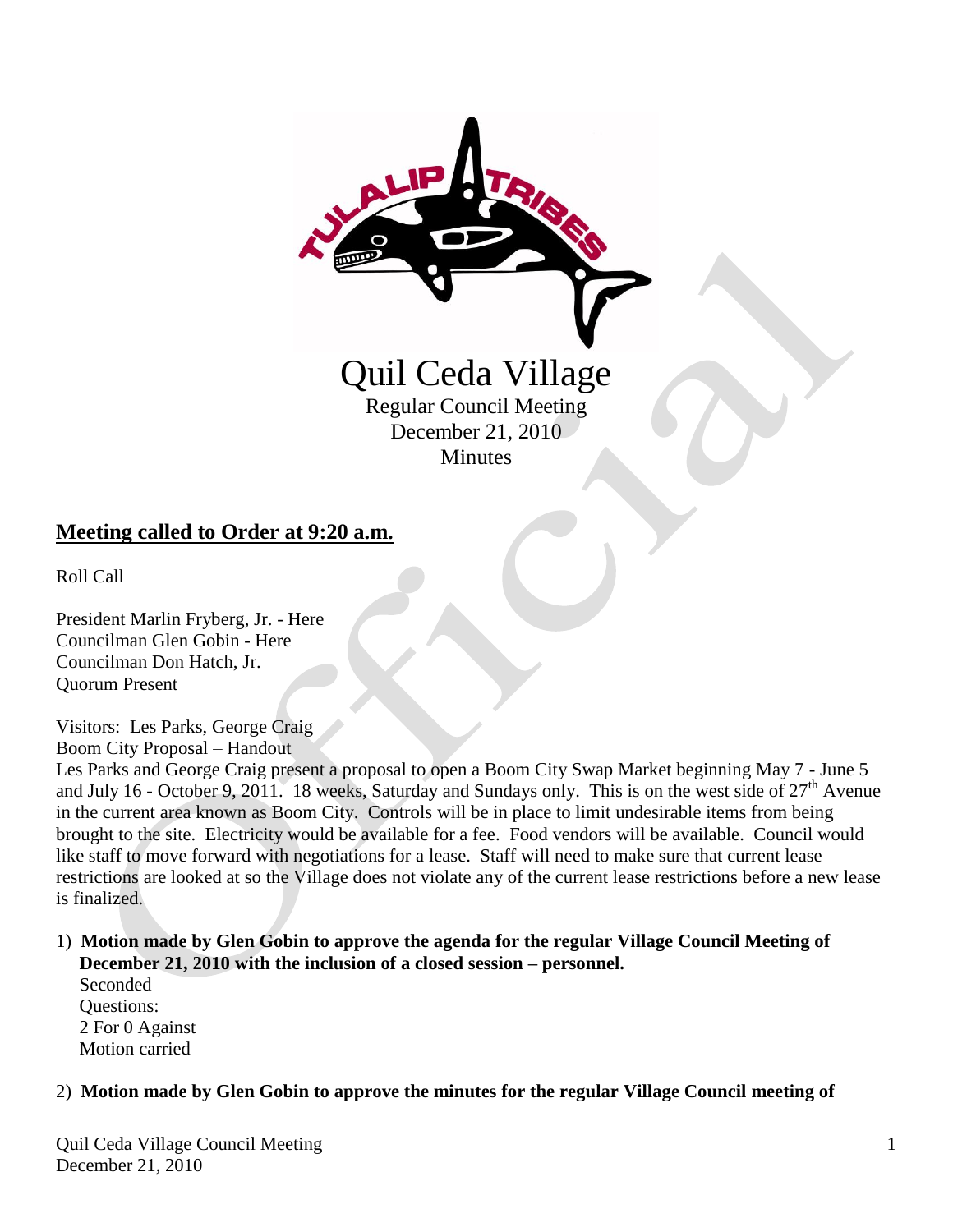**November 16, 2010.** Seconded Questions: 2 For 0 Against Motion carried

3) Law Enforcement November Police Report Handout:

**Tulalip Tribal Police Services responded to 451 calls for service in Quil Ceda Village and made 153 traffic stops over the past month.**

**(Nov) (Dec) 79 153 Traffic Stops 22 20 Field interviews 6 9 Alarms 8 13 Disturbances 12 15 Motor vehicle collision 4 2 Hit & Run collision 6 16 Lockouts 0 2 Disorderly Conduct 2 1 Suspicious person 14 14 Suspicious vehicles 3 2 DUI 4 2 Assaults 13 17 Vehicle prowls 4 8 Vehicle thefts 29 44 Theft/ shoplifting 5 4 Warrant Arrest 49 49 Bank Drop Upcoming events:**

**"New Years Eve"**

**"Black Friday" came and went with no significant issues to report. Traffic flowed as smoothly as can be expected due to the increased visitors attempting to find the best holiday sales.**

**Area check conducted on the Tulalip Tribes property near 116TH Street / State Avenue. Two individuals were contacted and asked to leave the property; warning issued for trespass. Several small sites were located where it appears persons have been camping. Area checks will continue to maintain a law enforcement presence in the wooded area. Tulalip Police are working with Marysville Police to control the enforcement. Vehicle prowl enforcement has been stepped up.** 

# **Economic Development (Construction)**

4) Marine Drive Fueling Station Update

Discussion: Nick Gobin; Steve Gobin; Debbie Bray; Mel Sheldon; Mark Hatch, Glen Gobin, Marlin Fryberg, Jr.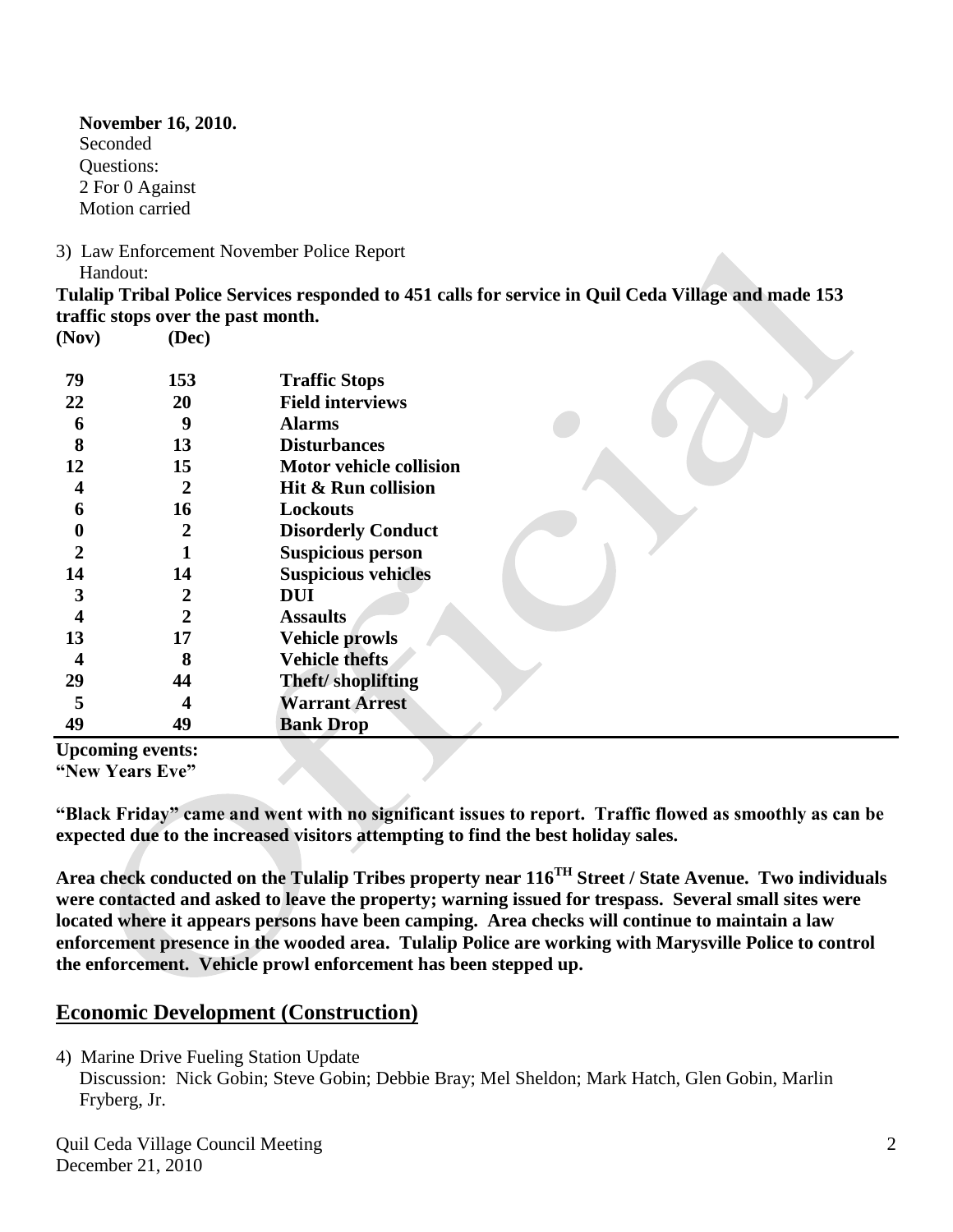#### Handout

 American Energy will be providing a service agreement for Council review. Staff recommending staying with current fuel supplier although it will be a different branded fuel. Council has issues on legal contract regarding waiving sovereign immunity. Council wants this removed. Staff is doing due diligence on traffic counts and who is using the intersection. Knowing who the customer is must be addressed. Pylon sign is not addressed in the proposal at  $4<sup>th</sup>$  Street just at  $116<sup>th</sup>$ . Building a new C-store should be discussed. A gas station is what is on the table now. The entire area will need some revitalization at a later date. Council presented with a timeline for bid and construction. Construction will be coordinated with the water pipeline construction in the area.

### **Environmental Health**

5) **Motion made by Glen Gobin to approve Resolution No. 2010-028 authorizing an employment contract with Michael Cooney for the period beginning January 3, 2011 through December 31, 2011 to perform services as a General Environmental Health Inspector in an amount not to exceed \$60,569.60.** Seconded

 Questions: 2 For 0 Against Motion carried

### **TDS**

6) **Motion made by Glen Gobin to approve Resolution No. 2010-029 authorizing an employment contract renewal with Thomas Williams for the period beginning January 1, 2011 through December 31, 2011 to perform services as a Telephony PBX Technician**

 **II in an amount not to exceed \$84,136.00.** Seconded Questions: 2 For 0 Against Motion carried

7) **Motion made by Glen Gobin to approve Resolution No. 2010-030 authorizing an employment contract renewal with Craig Heigert for the period beginning January 1, 2011 through December 31, 2011 to perform services as a Telephony PBX Technician II in an amount not to exceed \$83,200.00.** Seconded

 Questions: 2 For 0 Against Motion carried

8) **Motion made by Glen Gobin to approve Resolution No. 2010-031 authorizing an extension on the contract with Draughon & Draughon, LTD (Frank Miller) from December 31, 2010 to January 31, 2011 to complete the internal investigation. The contract hours and amount will not change.** Seconded

 Questions: 2 For 0 Against Motion carried

Quil Ceda Village Council Meeting December 21, 2010